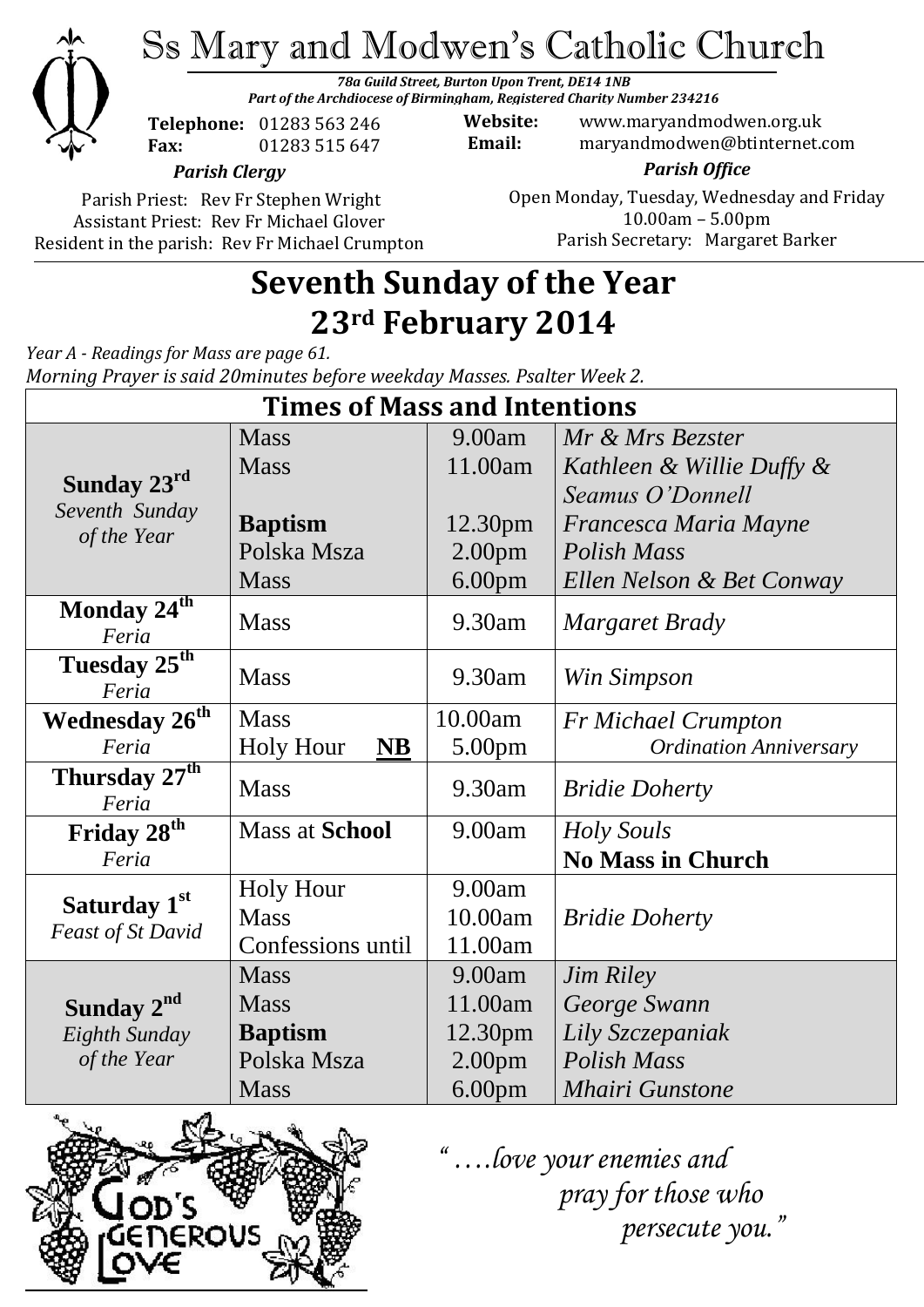### **Please pray for all the sick and housebound of the Parish:**

Kathleen Benson, David Hughes, Eileen Lee, Pat Bolton, Mary Burnside, David Hastilow, Maureen & Sidney Parker, Irene Hill, Olive Wilson, Eve Goode, Sarah Pursglove, Marjorie Staley, Marie Gibson, Martin Halligan, Martin Goddard, Merlin Joseph, Mary Hyde, Baby Katie, Betty Gould, Michael Wright, Tony Kerr-Delworth, Fr Bernard Shaughnessy, Mary Conway, Baby Tomasz Weedon, Kay Elizabeth Webster, Kirsty Freeman, Peter Hunt, Jonjo Finnegan, Michael Cobley, Russ Simpson, Brian Baldock, Joe & Marg Emery, Baby Niamh Rodriguez, Sylvia Breen, John Wain, Fr Rob Taylerson, David Priest, Baby James Kersey, Baby Elsie Mae Freeman, Jean Jackson, Sr Mary Lobo, Anne Cope, Alastair Furness, Damian Walsh, Arthur Walsh, Thomas McHugh, Pete & Sue Hughes, Viv Saunders, Janet Stanley, Roz Fleetwood, James Cull, Isabel Kinsella, Paddy Griffin, Rita Baldock.

### **Lord Grant Eternal Rest to those who have died recently:**

Cillie Doyle. Peggy Byrne. Baby Patrick Vass. Bridie Doherty whose Reception is at St Joseph's Winshill on Tuesday 25th February at 7pm and Requiem Mass at St Joseph's on Wednesday 26<sup>th</sup> February at 9am. Bruno Chianesi whose Funeral Service is at Bretby Crematorium on Friday  $7<sup>th</sup>$  March at 11.30am.

**Offertory Collection:** £350.57 (non Gift Aid); £432.21 (Gift Aid) Standing orders £460 (Gift Aid) thank you for your generosity. Catholic Education Service – £236.68 Building & Development Fund running total: £39,193.01

This Weekend – Second Collection – Building & Development Fund Next Weekend – Retiring Collection – Cathedral Maintenance 9th March – Second Collection – Building & Development Fund

## **For Next Sunday 2nd March: - Please Pray for the Priests READERS and Seminarians of the Diocese:**

T Allan, S Barker, N Townsley **EUCHARISTIC MINISTERS** Sunday – Rev Fr Ray Collier

A Tuhey, J Elliott Tuesday – Rev Fr Peter Conley C Bailey, T Joseph, W Moloney Wednesday – Rev Fr Antony Conlon

Rose & Beckie/Mena & Denis/John & Cathy Friday – Rev Fr Eamon Corduff

**CHURCH CLEANING**

Rosemary & Jane D

### **FLOWERS**

Jean **PIETY SHOP**

Sarah & Marc, Anne, Sarah

J Ward, G Taylor, R Scott Monday – Rev Fr David Condron **TEA & COFFEE** Thursday – Rev Fr Raymond Corbett **CASHIERS** Saturday – Rev Fr Ronald Cosslett Mandy & Family **Sunday Next – Rev Fr Dominic Cosslett**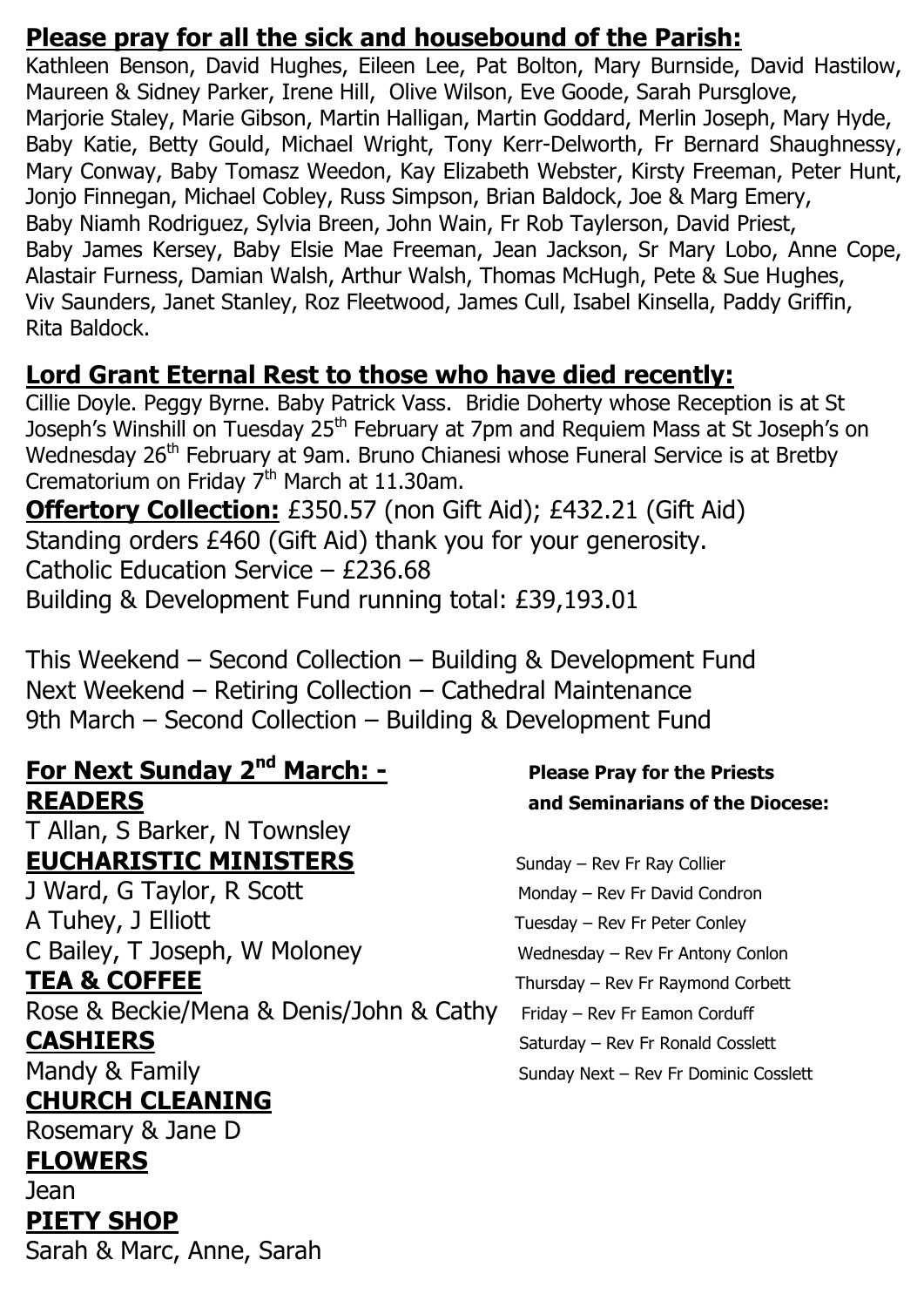**HAPPY FEAST DAY**: To all the Welsh on Saturday, the Feast of St David. Also a Happy Feast day to us all on next Sunday as the  $2<sup>nd</sup>$  March is the Feast of St Chad, Patron of our Archdiocese. As the Feast falls on a Sunday it gives way to the Sunday Liturgy.

**HOLY HOUR:** Please note that Holy Hour this week is earlier – 5pm – 6pm. This will be last Wednesday Holy Hour until further notice.

**"SENSE AND NONSENSE ON ASSISTED DYING":** The Catholic Bishops of England and Wales have provided a two page summary of the Church's teaching on "Assisted Dying". Copies are available at the back of Church. Please help yourselves to copies and please do express your concerns to your local MP.

**LENT/ASH WEDNESDAY:** Lent begins with Ash Wednesday on 5<sup>th</sup> March. Masses will be in Church at 9.30am and 7.30pm and there will a blessing of Ashes Service at St Modwen's School at 9am.

**Walk With Me:** Prayer booklets and calendars are available at the back of Church. Any donations will be gratefully received.

**Lenten Alms:** With Lent around the corner, if you are considering charitable giving please consider CAFOD, whose fast day is on Friday 14<sup>th</sup> March. Or please consider our social care agency, Fr Hudson's Society, whose contact details are on the poster in the porch.

**DVD PRESENTATIONS AND DISCUSSION:** We are offering a series of DVD presentations by Fr Robert Barron entitled "Catholicism" on Thursday evenings in the Parish Hall, with an opportunity for discussion and refreshments. We hope you find the evenings informative. The next meetings are  $13<sup>th</sup>$  March,  $27<sup>th</sup>$  March,  $3<sup>rd</sup>$  April &  $10<sup>th</sup>$  April.

**PARISH LOTTERY:** Last week 106 numbers played. Winning Number - 107, Laurie Stuart - £53.00. Congratulations, your cheque can be collected this weekend.

**CARDINAL VINCENT NICHOLS**: Our prayerful congratulations to our former Archbishop, Vincent Nichols, who this weekend is "created" a Cardinal of the Church. May the Lord bless him in his additional responsibilities in serving the Church.

**FRIENDS OF THE HOLY LAND OFFERINGS:** Cardinal Vincent Nichols has invited Catholics in England and Wales, if they wish, to mark his appointment by making an offering to the Church in the Holy Land, which is struggling to survive in these very troubled times. There are flyers and prayer cards at the back of Church. If anyone wishes to make an offering please do so directly to the Friends of the Holy Land, 2 Station Road, Kenilworth, CV8 1JJ or hand in your offering to the Parish office or on the collection plate in a marked envelope, "For Holy Land", and we will pass it on. Thank you.